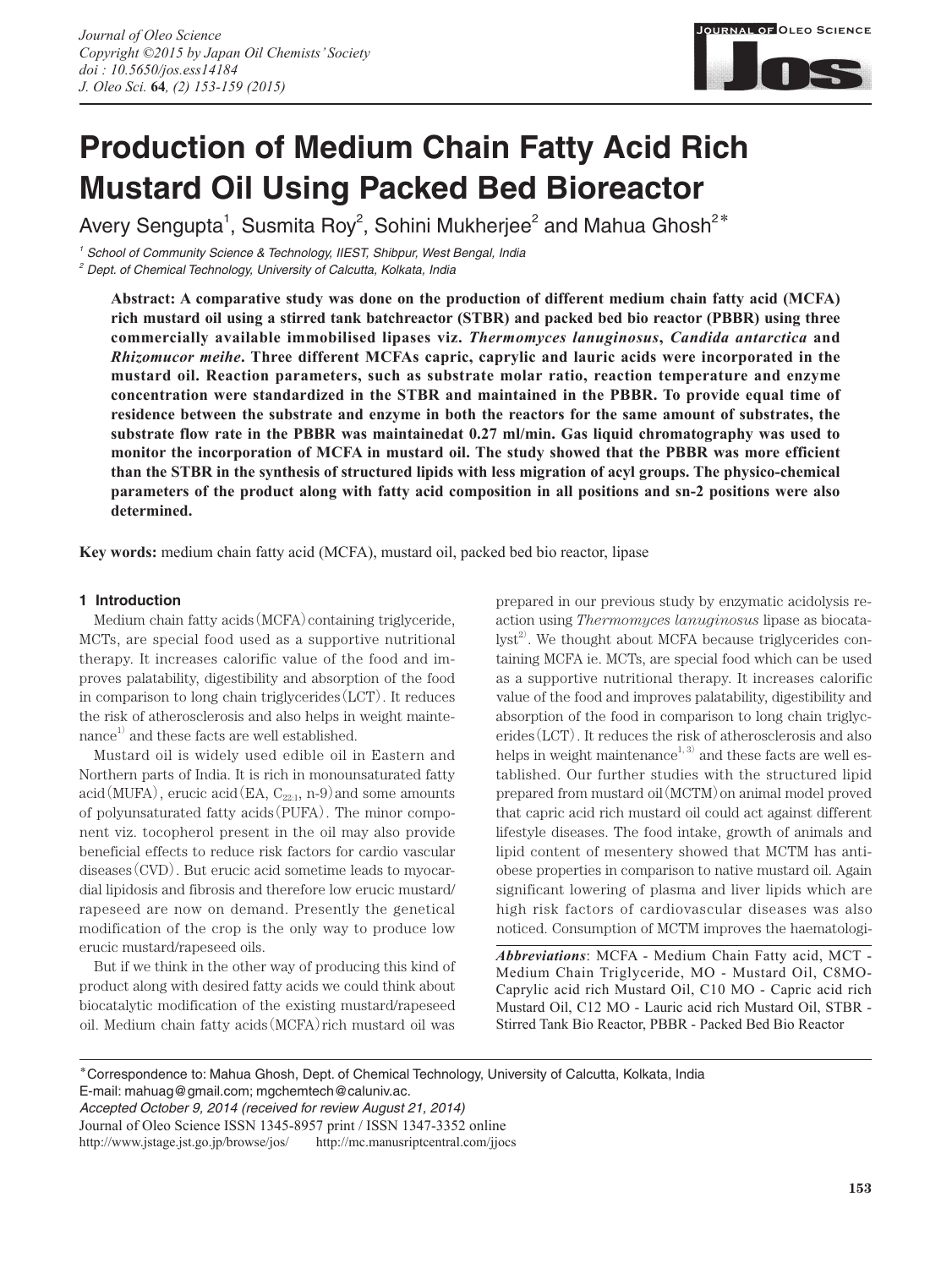cal and histological conditions which were disturbed due to hypercholesterolemia. It seems to produce an inhibitory effect on platelet aggregation thus reducing the chances of vascular diseases and finally atherosclerosis by reducing the interaction between platelets and vessel wall<sup>4)</sup>. It was also observed that the deformity and fragility of erythrocyte membrane caused by cholesterol rich blood was partially reversed by capric acid rich mustard oil by virtue of their ability to lower the extent of hypercholesterolemia<sup>5</sup>. On the basis of some other data it can be proposed that dietary supplementation with capric acid might benefit humans leading to improved antioxidant defenses in individuals with hypercholesterolemia and thereby lowering risk of atherosclerosis $^{6)}$ .

The above studies proved the success of capric acid rich mustard oil for nutraceutical application. The product was prepared using packed bed bio reactor(PBBR)with *Thermomyces lanuginosus*, TLIM. Among the different MCFAs only capric acid was chosen to produce structured lipid with mustard oil in previous studies. Thus the aim of the present study was large scale production of three different MCFA(caprylic, capric and lauric acid)rich mustard oils using three different enzymes(*Thermomyces lanuginosus*, *Rhizomucor meihei* and *Candida antarctica*)in two different reactor systems, Stirred Tank Batch Reactor (STBR)and Packed Bed Bio Reactor(PBBR). The aim was also to investigate the utility of PBBR to synthesize various MCFA rich mustard oil by transesterification reaction using three different lipases and compare it with STBR regarding yield and composition. The scope of this study also included the analysis of physicochemical properties of the MCFA rich mustard oils to establish their suitability as edible oil.

#### **2 Experimental**

Fatty acids(capric acid, caprylic acid and lauric acid) were purchased from Merk, Mumbai, India and their purities were checked by gas-liquid chromatography $(GLC)$ . Mustard oil used was solvent extracted from authentic seeds, physically refined and bleached in the laboratory.

Three types of immobilized enzymes, e.g, *Thermomyces lanuginosus*(TLIM), *Rhizomuco rmeihei*(RMIM)and *Candida antarctica* (NS 435) used as biocatalysts, were generous gifts from Novozyme India Ltd., Bangalore, India. The original moisture content of the enzymes $(2\%, w/w)$ was kept intact to initiate the reaction successfully.

All other chemicals and solvents were of analytical grade and procured from SRL, Mumbai, India.

# 2.1 Production of MCFA rich mustard oil by Stirred Tank Batch Reactor(STBR)

MCFA(capric, caprylic and lauric)and mustard oil were taken in 3:1 molar ratio and stirred at 200 rpm at 60℃ for different time periods with 10% of three different lipozyme enzymes<sup>2</sup>. The total volume of the substrate was 100 ml. The synthesis of MCT rich mustard oils was first monitored by gas liquid chromatography  $(GLC)$  to study the amount of incorporation of fatty acids in mustard  $\text{oil}^2$ .

 The variation in enzyme types(TLIM, RMIM and NS 435)was studied, keeping the other reaction parameters such as temperature( $60^{\circ}\text{C}$ ) and substrate ratio(fatty acid: mustard oil  $\therefore$  3:6) constant. The effect of fatty acid chain length to produce three different MCFA rich mustard oils was also studied.

# 2.2 Production of MCFA rich mustard oil by Packed Bed Bio Reactor(PBBR)

The reactor consisted of atubular glass column of 10 mm ID and 50cm long. It was also provided with a water jacket for temperature control. The immobilized enzyme packed into the reactor was retained in place by means of a sintered plate. The substrates were fed from the top of the bed and the products were collected at the bottom. The substrates were taken in optimized substrate ratio i.e. fatty acid:oil :: 6:3 and a minimum amount of hexane was added to bring fluidity to the reaction mixture. The substrates were previously blended and well-mixed at the reaction temperature before conducting the packed bed reaction and were poured into the enzyme bed maintaining a fixed sample head. Water from a constant temperature bath was circulated through the jacket by a peristaltic pump. A partial suction from a vacuum pump was given to maintain the constant flow rate(0.27 ml/min to get 100 mL product in 6 hr). 20 gm of enzyme was closely packed into the column by repeated tapping to avoid any air gap. Transesterification reactions were then carried out by passing the substrate through the column. The temperature was maintained at the desired value of 60℃ by passing water through the column jacket<sup>7</sup>. The product mixture was collected at the outlet(after each 100 mL product). The final product was steam stripped to remove the excess fatty acid and bleached. The triglyceride was then analyzed by gas chromatography to determine the incorporation of medium chain fatty acids in mustard oil.

#### 2.3 Chromatographic analysis of oils

Fatty acid composition of MCT rich mustard oils were analysed by GC. Fatty acid methyl esters(FAME)were prepared<sup>8)</sup> and the compositions were determined by GC analysis using an analytical gas chromatograph(Agilent 6890 Series)equipped with FID detector and capillary DB-Wax column(30m L, 0.32mm I.D, 0.25  $\mu$ m FT). N<sub>2</sub>, H<sub>2</sub> and airflow rate was maintained at 1ml/min, 30 ml/min and 300ml/min respectively. Inlet & detector temperature was kept at 250℃ and the oven temperature was programmed as 150-190-230℃ with increase rate of 15℃/min and 5 min hold up to 150℃ and 4℃/min with 10 min hold up to 230℃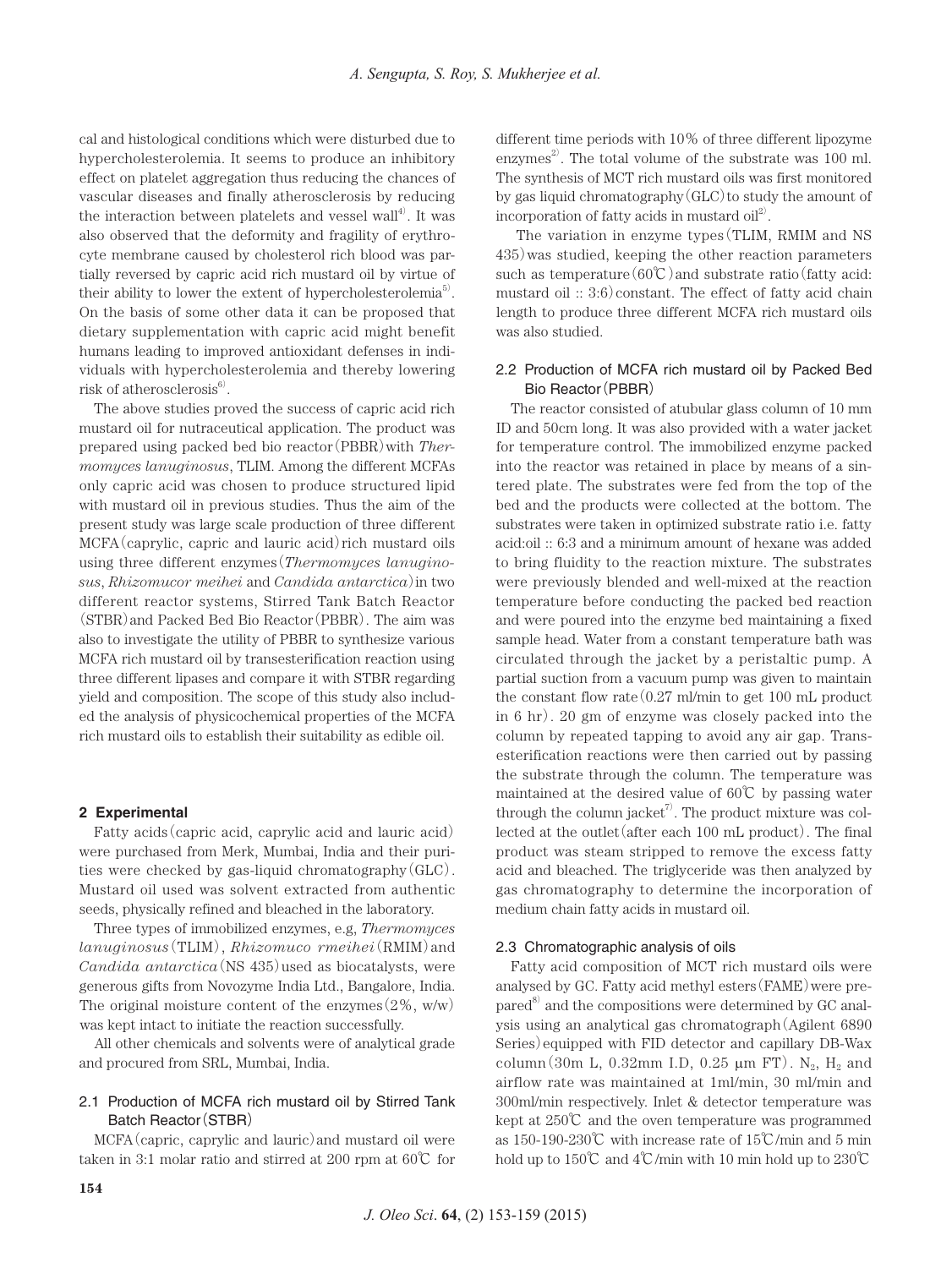respectively.

## 2.4 Analysis of 2-position

The prepared structured lipids were analysed for their sn – 2 position composition by the method of Luddy *et*   $al.^{9)}$ .

#### 2.5 Determination of different physical parameters

2.5.1 Viscosity

The viscosity of the formulations was determined using Brookfield DV III ultra V6.0 RV cone and plate rheometer (Brookfield Engineering Laboratories, Inc., Middleboro, MA) using spindle # CPE40 at  $25 \pm 0.5$ °C. The software used for the calculations was Rheocalc  $V2.6^{10}$ .

2.5.2 Refractive Index

Refractive index was determined using an Abbe type refractometer(Nirmal International, New Delhi, India)at 25  $\pm 0.5^{\circ}C^{11}$ .

2.5.3 Slip Melting Point

Slip melting point was determined using slip melting apparatus by capillary tube method.

#### 2.6 Statistical Analysis

All the data are presented as means with their standard

errors. Statistical comparisons between groups were performed using one way ANOVA.

#### **3 Result and Discussion**

Three different lipases (TLIM, RMIM and NS 435) were screened in the reaction to assess the efficiency of the enzymes. Figure 1 indicates the comparison of incorporation of caprylic acid, capric acid and lauric acid in mustard oil using the above mentioned three different enzymes at different time intervals using STBR. The temperature was maintained at  $60^{\circ}$ C and the enzyme amount was  $10\%$  (w/ w) of the total reaction mixture. From Fig. 1 it is evident that NS 435 gave maximum incorporation of MCFAs in STBR. The amount of incorporation increased with time with the maximum incorporation at 24 hr.

Figure 2 depicts the incorporation of MCFAs in mustard oil using three different enzymes in PBBR after 6 hr of reaction. From the Fig. 2 it is evident that in this case also the incorporation was maximum in case of NS 435 enzyme. Here also the temperature was maintained at 60℃. This must be for non-selective nature of this particular enzyme which other two did not have.



**Fig. 1** Incorporation of different MCFA in presence of three different enzymes at different time intervals in STBR [Values are Mean±S.D.].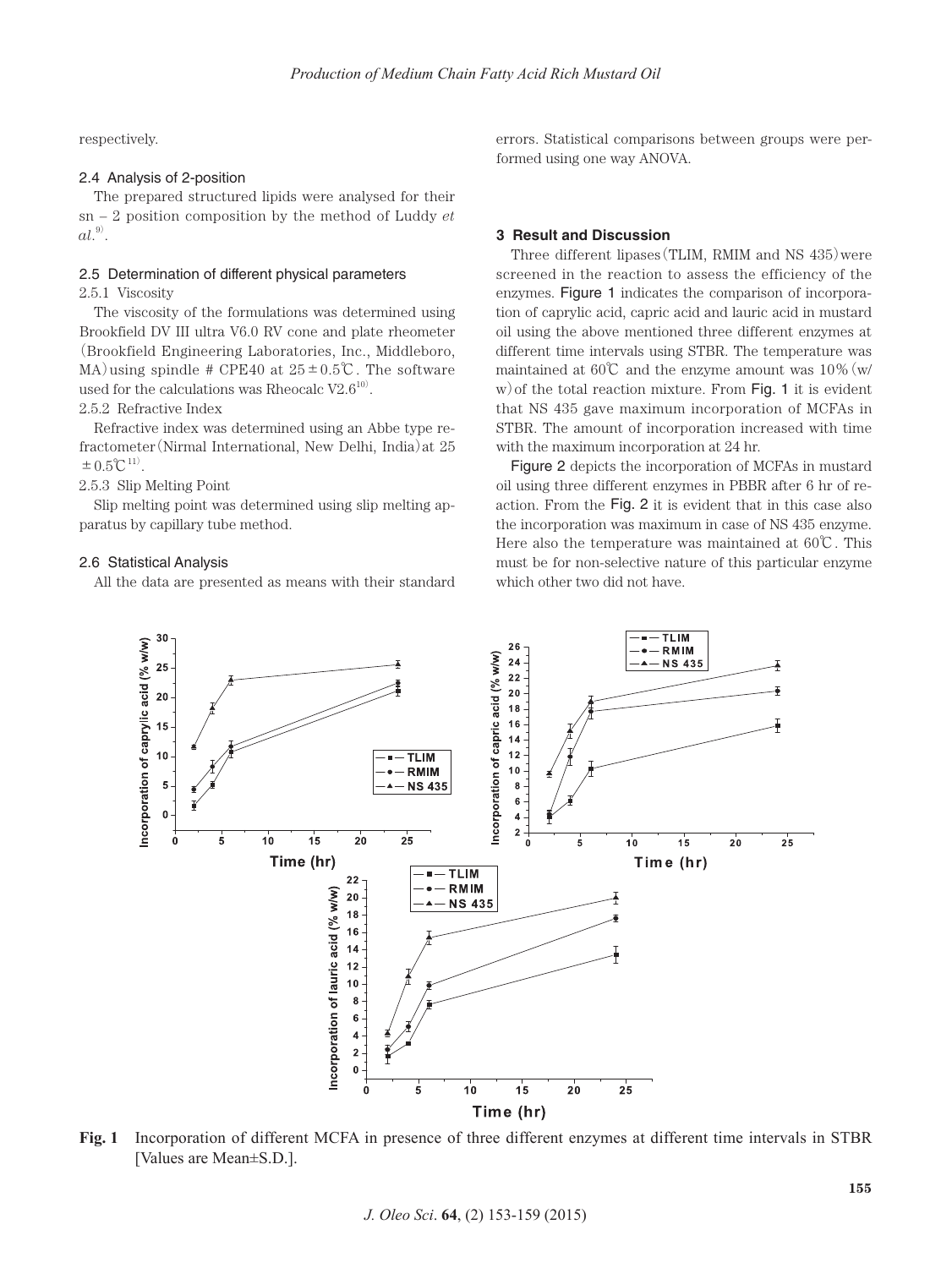

**Fig. 2** Incorporation of different MCFA in presence of three different enzymes at different time intervals in PBBR [Values are Mean±S.D.]. (C8MO-caprylic acid rich mustard oil; C10MOcapric acid rich mustard oil; C12MO-lauric acid rich mustard oil).

The incorporation of MCFAs in the two reactors were compared after a definite time period and plotted in Fig 3. The flow rate of PBBR was so maintained that an equal amount of sample was processed in each reactor for a definite time period. The bar diagrams plotted in Fig 3 clearly indicates that the incorporation of MCFAs in PBBR was significantly faster than the STBR. The incorporation of caprylic acid was highest among the three fatty acids. The reason for the difference in incorporation may be the viscosity of caprylic acid. Though 60℃ temperature made the reaction mixtures sufficiently fluid, still higher viscosity of capric acid and lauric acid, which hinders mobility, consequently led to lesser reactivity of fatty acid and mustard oil. The partial suction given to the enzyme bed was effective to maintain the mass transfer throughout the bed at a constant rate.

Pancreatic lipase catalyzed hydrolysis of the caprylic acid rich mustard oil yielded 2-monoglyceride of the respective samples. Further analysis of fatty acid composition of those 2-monoglycerides determined the fatty acid present in the structured lipids prepared. Figure 4 shows the comparison of % incorporation of caprylic acid at sn-2 position of caprylic acid rich mustard oils prepared in two different reactors using three different enzymes. In both



**Fig. 3** Comparative effect of incorporation of different medium chain fatty acids in presence of three different enzymes in STBR and PBBR [Values are Mean±S.D.] after 6 hr of incubation. (C8MO-caprylic acid rich mustard oil; C10MO-capric acid rich mustard oil; C12MO-lauric acid rich mustard oil; A-incorporation by TLIM; B-incorporation by RMIM; C-incorporation by NS 435).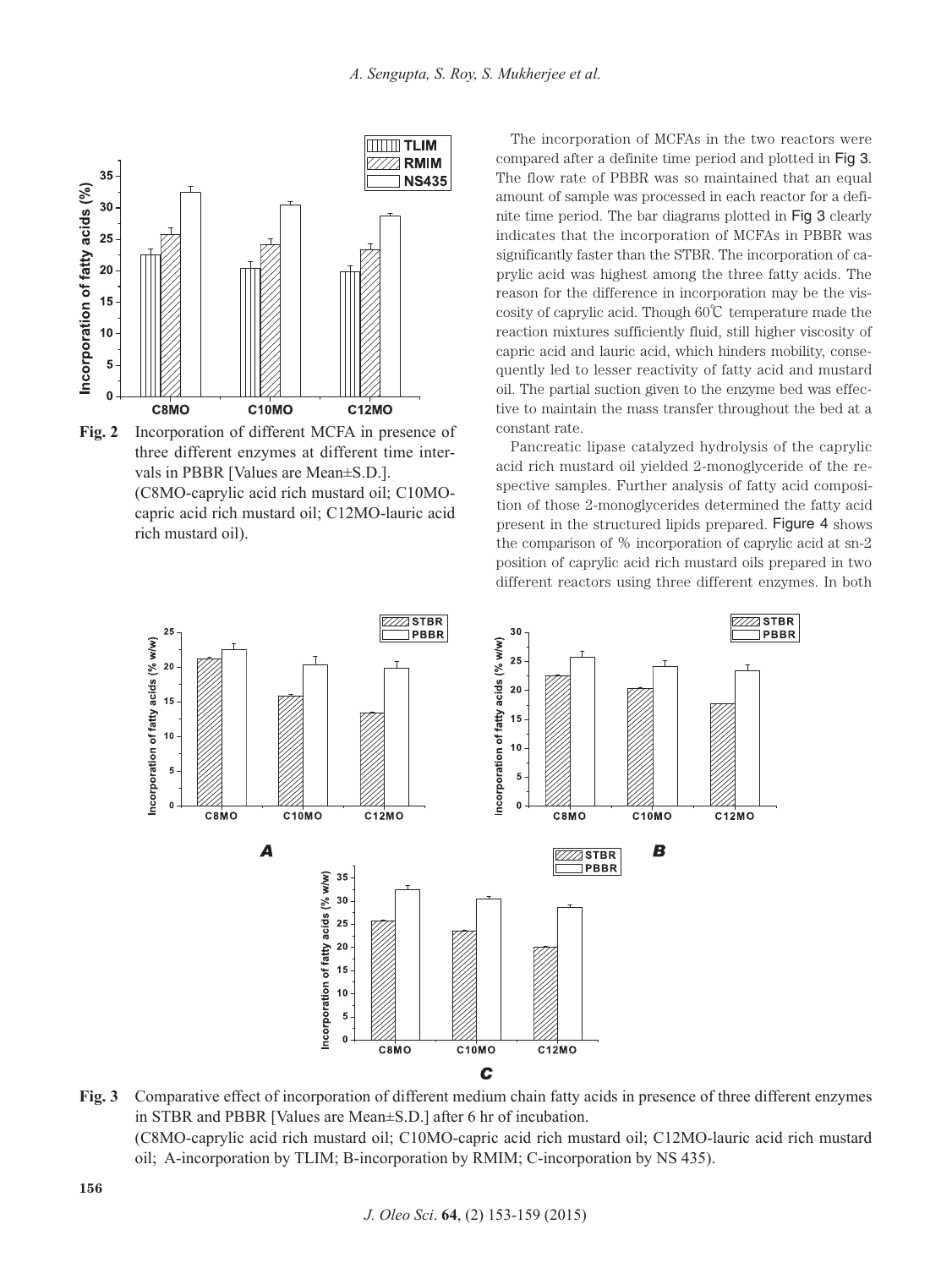

**Fig. 4** Incorporation of caprylic acid at sn-2 position of mustard oil in two different reactors and with three different enzymes.

the reactors, amount of caprylic acid incorporated at sn-2 position was maximum in case of NS 435 enzyme which proves that NS 435 is non-specific in nature and RMIM and TLIM are 1,3 specific. The supremacy of the lipase NS435 among the three enzymes is just due to its non-regiospecificity. The presence of very small amounts of caprylic acid in case of reaction with RMIM and TLIM was probably due to acyl migration. However the acyl migration was very less in case of PBBR than STBR.

Fatty acid compositions of final product with highest incorporation of caprylic acid, capric acid and lauric acid in mustard oil after completion of 24 h with NS 435 enzyme which showed the highest activity are shown in Table 1. Similarly, fatty acid compositions of mustard oil incorporated with caprylic acid, capric acid and lauric acid produced by NS435 enzyme in PBBR for 6 hr are presented in Table 2. From the table it was clear that MCFAs were incorporated replacing erucic acid which was present in high amounts in mustard oil.

Changes of refractive index, viscosity and slip melting point of MCFA rich mustard oil produced in PBBR and STBR are shown in Table 3 and 4 respectively. The difference in the values with original MO proved the formation of new compounds and all the values were within the range of common edible  $\text{oil}^{12}$ . It can be found that the for obvious reason as the amount of incorporation and chain length of incorporated fatty acid increased the slip melting point and viscosity of the product increased. Therefore it will be possible to produce a particular product with desired physical parameters following the described reaction parameters.

#### **4 Conclusions**

From this pilot study, it can be concluded that low erucic mustard oil can be prepared with desired MCFAs like caprylic acid, capric acid and lauric acid can be successfully by enzymatic acidolysis reaction in both STBR and PBBR. Different types of enzymes (TLIM, RMIM and NS  $435$ ) produced three different types of MCFA rich mustard oils with each MCFA in both the bio reactors. After performing a comparative study of the efficiency of the two reactors in

| Fatty acid            |                   |                                         |            |            |            |            | Fatty Acid $(\% w/w)$ |            |            |            |                     |            |            |
|-----------------------|-------------------|-----------------------------------------|------------|------------|------------|------------|-----------------------|------------|------------|------------|---------------------|------------|------------|
| Sample                | $C_{8:0}$         | $C_{10:0}$                              | $C_{12:0}$ | $C_{16:0}$ | $C_{18:0}$ | $C_{18:1}$ | $C_{18:2}$            | $C_{18:3}$ | $C_{20:0}$ | $C_{20:1}$ | $\mathrm{C}_{22:0}$ | $C_{22:1}$ | $C_{24:0}$ |
| Mustard Oil           |                   | $\qquad \qquad \  \  \, -\qquad \qquad$ | —          | 2.24       | 1.15       | 9.42       | 17.94                 | 10.75      | 0.80       | 5.15       | 2.00                | 48.55      | 1.30       |
| Caprylic acid rich MO | 25.64             | $\qquad \qquad -$                       | —          | 1.86       | 1.12       | 1.19       | 14.02                 | 8.21       | 0.70       | 3.54       | .99                 | 30.43      | 1.30       |
| Capric acid rich MO   | $\qquad \qquad -$ | 23.64                                   | —          | 1.86       | 1.12       | 1.09       | 14.15                 | 8.25       | 0.71       | 4.00       | 1.99                | 31.89      | 1.30       |
| Lauric acid rich MO   |                   | $\qquad \qquad -$                       | 20.00      | .90        | 1.13       | 10.99      | 15.66                 | 8.55       | 0.75       | 4.05       | 1.99                | 33.68      | 1.30       |

**Table 1** Fatty acid composition of three different MCFA rich mustard oil in comparison with native mustard oil interesterified with NS 435 biocatalyst in STBR.

|  | Table 2 Fatty acid composition of three different MCFA rich mustard oil in comparison with native mustard |  |  |  |  |  |
|--|-----------------------------------------------------------------------------------------------------------|--|--|--|--|--|
|  | oilinteresterified with NS 435 biocatalyst in PBBR.                                                       |  |  |  |  |  |

| Fatty acid            | Fatty Acid $(\% w/w)$ |                          |                          |            |            |            |            |            |                     |            |                     |            |            |
|-----------------------|-----------------------|--------------------------|--------------------------|------------|------------|------------|------------|------------|---------------------|------------|---------------------|------------|------------|
| Sample                | $\mathrm{C}_{8:0}$    | $C_{10:0}$               | $C_{12:0}$               | $C_{16:0}$ | $C_{18:0}$ | $C_{18:1}$ | $C_{18:2}$ | $C_{18:3}$ | $\mathrm{C}_{20:0}$ | $C_{20:1}$ | $\mathrm{C}_{22:0}$ | $C_{22:1}$ | $C_{24:0}$ |
| Mustard Oil (MO)      | —                     |                          | $\qquad \qquad -$        | 2.24       | l.15       | 9.42       | 17.94      | 10.75      | 0.80                | 5.15       | 2.00                | 48.55      | 1.30       |
| Caprylic acid rich MO | 32.43                 | $\overline{\phantom{m}}$ | $\overline{\phantom{0}}$ | l.87       | 1.12       | 9.92       | 13.03      | 8.55       | 0.70                | 4.00       | .99                 | 25.09      | 1.30       |
| Capric acid rich MO   | -                     | 30.45                    | -                        | 1.28       | 1.15       | 8.90       | 14.13      | 9.69       | 0.70                | 4.02       | .99                 | 26.39      | 1.30       |
| Lauric acid rich MO   | —                     | $\overline{\phantom{0}}$ | 28.66                    | .87        | l.12       | 10.20      | 11.90      | 7.98       | 0.70                | 4.00       | .99                 | 30.28      | 1.30       |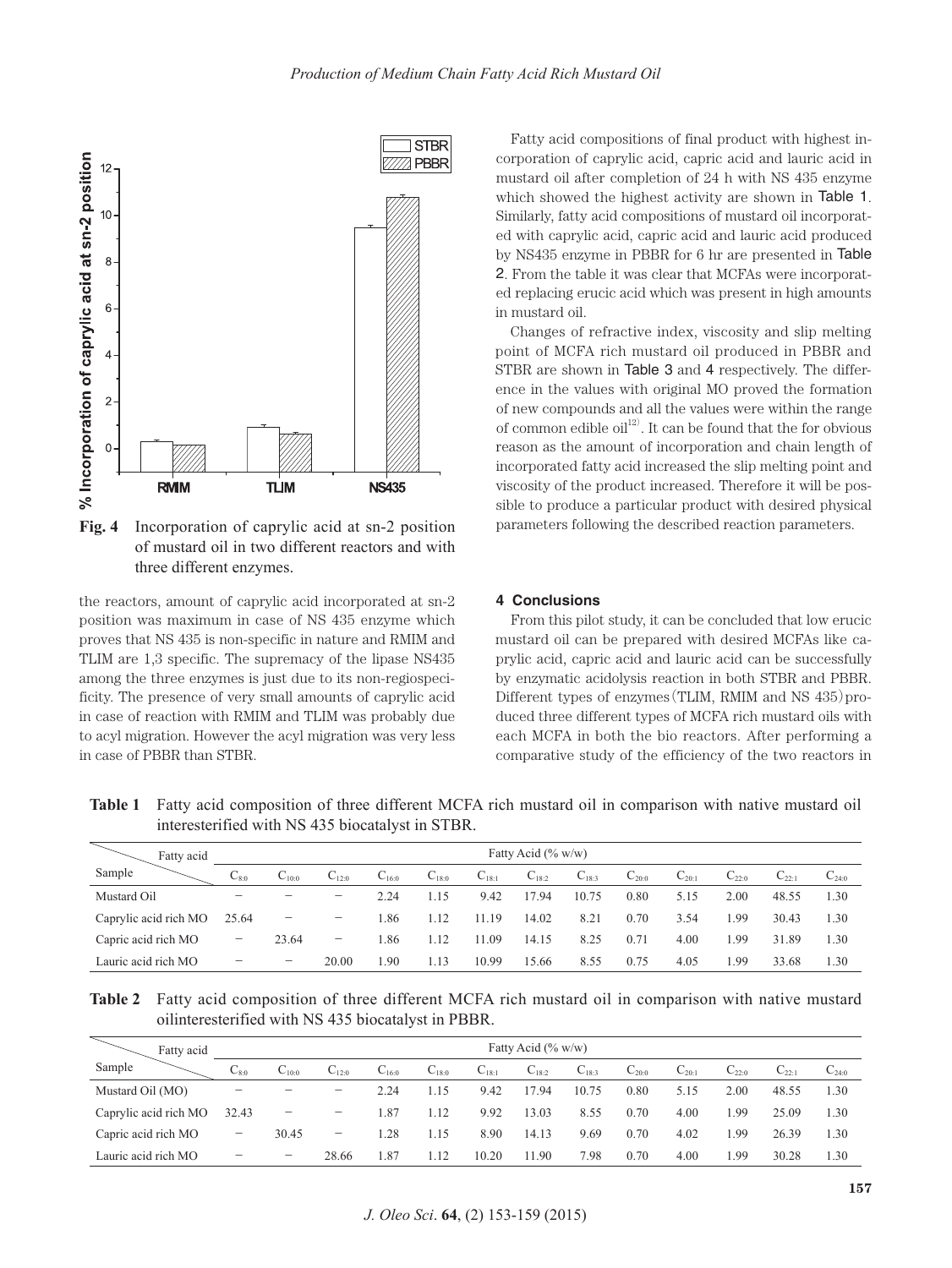| Name of Samples<br>Enzyme     |                            | Refractive Index at $40^{\circ}$ C | Slip melting point( $\mathcal{C}$ ) | Viscosity (cp) at $32^{\circ}$ C |  |  |
|-------------------------------|----------------------------|------------------------------------|-------------------------------------|----------------------------------|--|--|
|                               | NS435                      | Product                            | Product                             | Product                          |  |  |
| C <sub>8</sub> M <sub>O</sub> |                            | $1.436 \pm 0.002$                  | $15.6 \pm 0.03$                     | $19.40 \pm 0.12$                 |  |  |
|                               | <b>RMIM</b>                | $1.448 \pm 0.012^{\circ}$          | $17.6 \pm 0.05^{\circ}$             | $21.67 \pm 0.09^{\circ}$         |  |  |
|                               | <b>TLIM</b>                | $1.450 \pm 0.011^{a, b}$           | $20.8 \pm 0.02^{a, b}$              | $24.00 \pm 0.14^{a, b}$          |  |  |
|                               | <b>NS435</b>               | $1.455 \pm 0.001$                  | $18.5 \pm 0.14$                     | $22.30 \pm 0.13$                 |  |  |
| C10MO                         | <b>RMIM</b><br><b>TLIM</b> | $1.460 \pm 0.011^a$                | $21.9 \pm 0.09^{\circ}$             | $23.45 \pm 0.11^{\circ}$         |  |  |
|                               |                            | $1.461 \pm 0.006^{a, b}$           | $24.3 \pm 0.08^{a, b}$              | $25.60 \pm 0.10^{a, b}$          |  |  |
|                               | <b>NS435</b>               | $1.450 \pm 0.006$                  | $26.2 \pm 0.08$                     | $27.80 \pm 0.18$                 |  |  |
| C12MO                         | <b>RMIM</b>                | $1.460 \pm 0.007$ <sup>a</sup>     | $24.2 \pm 0.10^a$                   | $29.80 \pm 0.19^{\circ}$         |  |  |
|                               | <b>TLIM</b>                | $1.466 \pm 0.01^{a, b}$            | $29.8 \pm 0.11^{a, b}$              | $30.90 \pm 0.10^{a, b}$          |  |  |

**Table 3** Changes in refractive index, slip melting point and viscosity of different MCFA rich mustard oil produced in STBR.

Refractive index of original mustard oil is  $1.473 \pm 0.003$ , Slip melting point is  $-10 \pm 0.04$ °C and Viscosity is  $40.67 \pm 0.04$ °C 0.03 cp

Values are Mean  $\pm$  S.D. (n=3)

<sup>a</sup> Comparison between NS435 group with the other two groups ( $p$ <0.05)

 $b$  Comparison between RMIM group and TLIM group ( $p$ <0.05)

**Table 4** Changes in refractive index, slip melting point and viscosity of different MCFA rich mustard oil produced in PBBR.

| Name of Samples   |              | Enzyme used Refractive Index at $30^{\circ}$ C | Slip melting point( $\mathcal{C}$ ) | Viscosity (cp) at $32^{\circ}$ C |  |  |
|-------------------|--------------|------------------------------------------------|-------------------------------------|----------------------------------|--|--|
|                   |              | Product                                        | Product                             | Product                          |  |  |
|                   | <b>NS435</b> | $1.454 \pm 0.004$                              | $11.5 \pm 0.17$                     | $18.40 \pm 0.12$                 |  |  |
| C <sub>8</sub> MO | <b>RMIM</b>  | $1.461 \pm 0.003^{\circ}$                      | $15.8 \pm 0.09^{\circ}$             | $20.45 \pm 0.11^{\circ}$         |  |  |
|                   | <b>TLIM</b>  | $1.461 \pm 0.010^4$                            | $18.6 \pm 0.56^{\circ}$             | $23.67 \pm 0.08^{\circ}$         |  |  |
|                   | <b>NS435</b> | $1.450 \pm 0.012$                              | $9.8 \pm 0.66$                      | $20.30 \pm 0.15$                 |  |  |
| C10MO             | <b>RMIM</b>  | $1.452 \pm 0.008^a$                            | $12.3 \pm 0.12^{\circ}$             | $21.67 \pm 0.05^{\circ}$         |  |  |
|                   | <b>TLIM</b>  | $1.455 \pm 0.004^{\circ}$                      | $15.4 \pm 0.11^{z, b}$              | $24.56 \pm 0.07^{a, b}$          |  |  |
|                   | <b>NS435</b> | $1.459 \pm 0.006$                              | $15.5 \pm 0.07$                     | $25.30 \pm 0.14$                 |  |  |
| C12MO             | <b>RMIM</b>  | $1.460 \pm 0.006^{\circ}$                      | $23.9 \pm 0.18^{\circ}$             | $27.67 \pm 0.11^{\circ}$         |  |  |
|                   | <b>TLIM</b>  | $1.465 \pm 0.005^{\circ}$                      | $24.1 \pm 0.18^{\circ}$             | $29.81 \pm 0.13^{a,b}$           |  |  |

Refractive index of original mustard oil is  $1.473 \pm 0.003$ , Slip melting point is  $-10 \pm 0.04\degree$  and Viscosity is  $40.67 \pm 0.04\degree$ 0.03 cp

Values are Mean  $\pm$  S.D. (n=3)

<sup>a</sup> Comparison between NS435 group with the other two groups ( $p$ <0.05)

 $b$  Comparison between RMIM group and TLIM group ( $p$ <0.05)

producing MCFA rich mustard oils indicate that the yield of MCFA rich mustard oil is much more with PBBR than STBR and among the three enzymes *Candida antarctica* (NS 435)showed the best results which may account for its non-specific nature. The incorporation of the desired fatty acids was much more with PBBR than with STBR.

Acknowledgement: The work was funded by Dte. of Vanaspati, Vegetable Oils & Fats, Ministry of Consumer Affairs, Food & Public Distribution, Govt. of India. Authors are also

grateful to Novozyme India Ltd. for their support by providing the lipase enzymes.

# **References**

1) Takeuchi, H.; Sekine, S.; Kojima, K.; Aoyama, T. The application of medium-chain fatty acids: edible oil with a suppressing effect on body fat accumulation. *Asia. Pacific J. Clin. Nutr.* 17(S1), 320-323(2008).